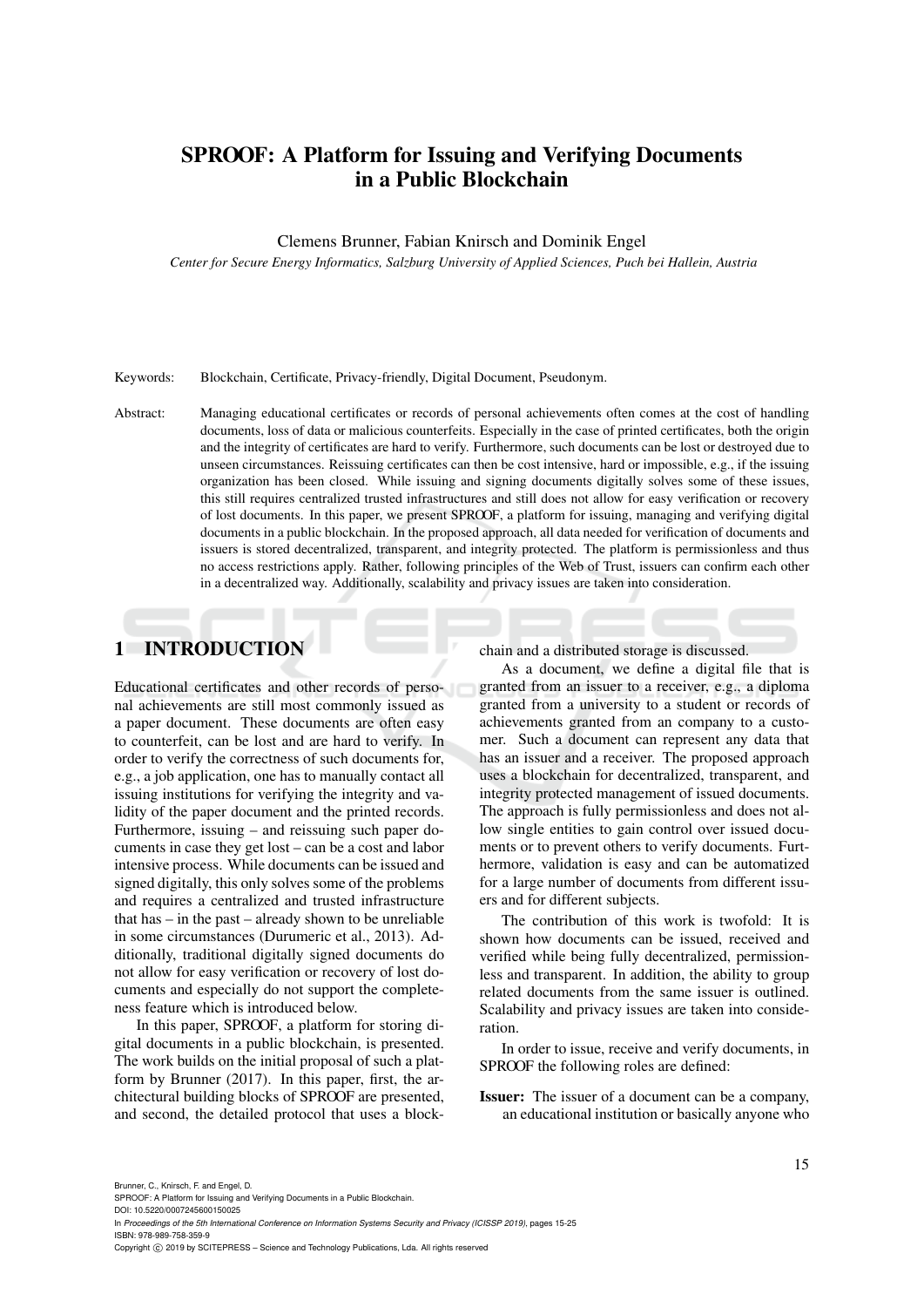wants to grant a document. The platform itself poses no limitations on issuers and there is no central third party to control issuers.

- Receiver: The receiver of a documents can be a student for an educational certificate, an employee or even a company. Similar to issuers, there is no control over receivers.
- Verifier: The verifier represents anyone who wants to view and verify the validity of documents. A verifier also wants to authenticate the identity of an issuer or a receiver. Authentication is fully decentralized and follows the principles of the Web of Trust (WoT). This role can be assumed by, e.g., an employer.

These participants interact via a platform for storing and managing digital documents at low cost, with a simple verification feature, and with a reliable storage of data. We define the following desired properties:

- Decentralization: The platform is completely decentralized and especially allows the verification of data without a single trusted third party. Furthermore, verification of past documents must be possible even if the issuing institution is not existent anymore.
- Permissionless: The platform is permissionless and thus no single entity has control over the participants. Any participant has full access and can add new or has the possibility to revoke own issued documents without being required to register at a third party.
- Integrated Issuer Verification: The platform provides built-in mechanisms to verify the identity of issuers. Thus, no additional or centralized channel is needed.
- Transparency: The platform is transparent and every participant has read access to validate a given document. Privacy of documents is preserved by not revealing details of the receiver or sensitive content of a digital document, such as the name, without the consent of the receiver.
- Completeness: Issuers have the ability to group documents and verifiers can check whether a group of documents is complete or not, i.e., if some document are intentionally hidden by the receiver (e.g., verifying a Bachelor's diploma includes verifying all related courses). This can be enforced by the issuer at the time of granting documents and is explained in detail in Section 4.

The rest of the paper is structured as follows: Section 2 compares SPROOF to state of the art approaches in the field of educational certificate mana-

gement and with respect to the stated requirements. Section 3 describes the basic building blocks of this work and the proposed protocol. Section 4 then describes the roles and the SPROOF protocol in detail. Section 5 conducts a security analysis of the proposed protocol and Section 6 summarizes this work and gives an outlook to future research.

# 2 RELATED WORK

In this section, related work in the field of blockchainbased digital document management is presented. Table 1 shows a comparison of such approaches in the field of educational certificates. The related work is evaluated with respect to our initial requirements, which are decentralization, permission management, transparency, support for integrated issuer verification and completeness, as described in the previous section.

The University of Nicosia<sup>1</sup> was the first (2014) to register academic certificates for an online course on the Bitcoin blockchain. A hash of an index document, which contains a list of hashes of all certificates for a specific semester is registered on the blockchain. Their approach is decentralized, permissionless and transparent, but does not allow for integrated issuer verification and for validating the completeness of issued academic certificates.

The MIT Media Lab is working on a project called *Blockcerts*<sup>2</sup> . Their approach is similar to the one implemented by the University of Nicosia, i.e., registering the root hash of a Merkle tree of hashes of documents on a public blockchain. This approach is decentralized, permissionless and transparent. The project is not attempting to map the digital identity to the real identity of an institution and thus does not allow for integrated issuer verification and validation. Additionally, verifying the completeness of issuing documents is not possible.

By Gräther et al.  $(2018)$ , an approach for a Lifelong Learning Passport (LLP) is presented which is very similar to the approach of *Blockcerts*. Their approach is decentralized, transparent and additionally they support a mechanism for issuer verification. However, they use a hierarchical scheme for issuer accreditation and therefore it is not fully permissionless.

<sup>&</sup>lt;sup>1</sup>https://digitalcurrency.unic.ac.cy/free-introductorymooc/self-verifiable-certificates-on-the-bitcoinblockchain/academic-certificates-on-the-blockchain/ [retrieved: August 16, 2018]

<sup>2</sup>https://www.blockcerts.org/ [retrieved: August 16, 2018]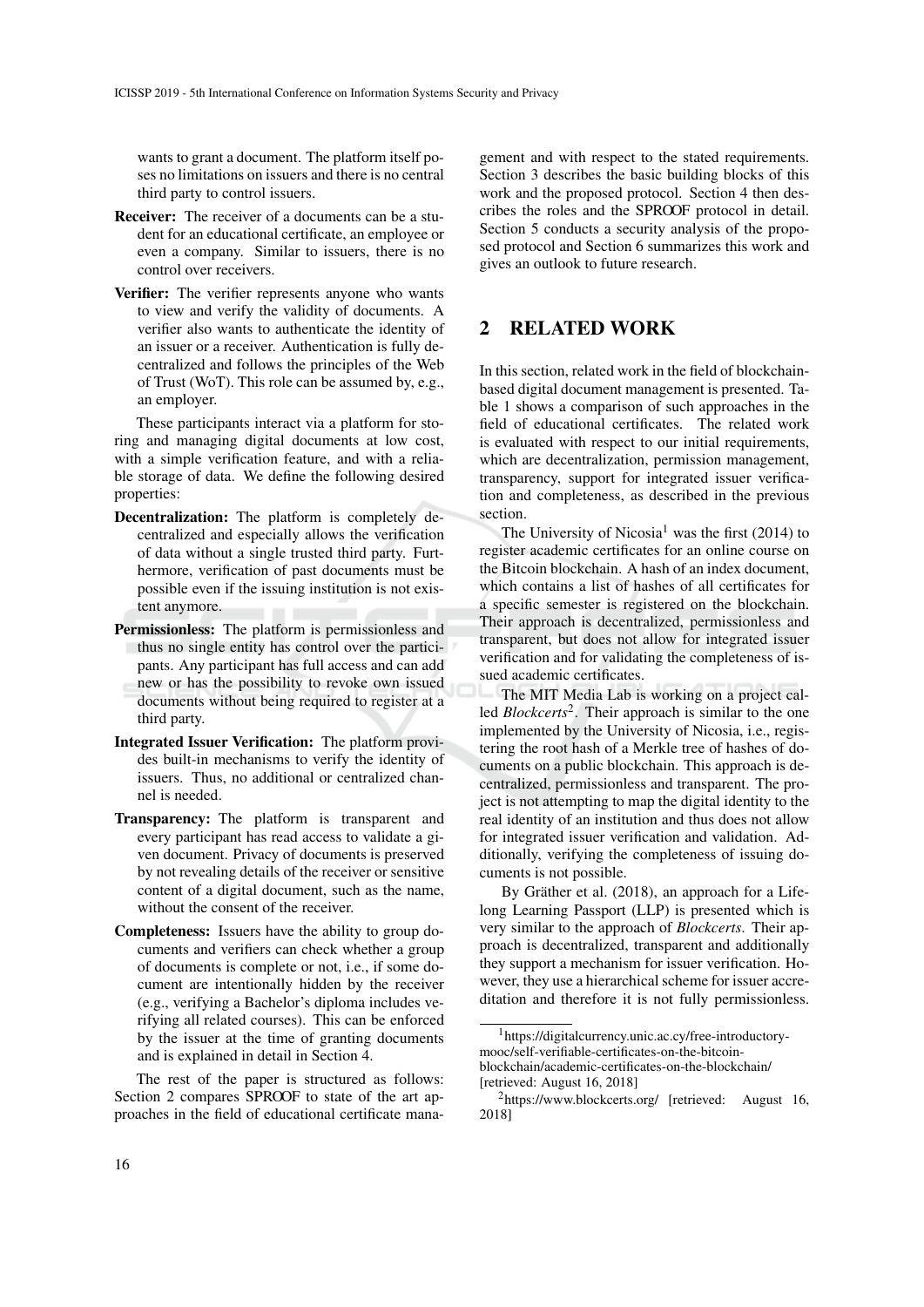|                       | Decentralized Permissionless | Transparent | Integrated Issuer | Completeness |
|-----------------------|------------------------------|-------------|-------------------|--------------|
|                       |                              |             | Verification      |              |
| University of Nicosia |                              |             |                   |              |
| <b>Blockcerts</b>     |                              |             |                   |              |
| LLP                   |                              |             |                   |              |
| <b>SPROOF</b>         |                              |             |                   |              |

Table 1: Comparison of related work with respect to decentralization, permission management, transparency, support for integrated issuer verification and completeness.

Verifying the completeness of issuing documents is not possible.

We are not aware of any scheme that meets all of the initial stated requirements and, in particular, resolves the completeness issue in a decentralized, permissionless, and transparent way, which is one of the main contributions of SPROOF.

# 3 BUILDING BLOCKS

This section introduces the fundamental building blocks for SPROOF. First, the concept of public storage and blockchain is introduced, and the advantages and challenges for using such a technology are briefly discussed. Second, the principles of key management in HD wallets are explained. The latter is crucial for the completeness feature.

## 3.1 Public Storage

By Nakamoto (2008), *Bitcoin* is proposed as a decentralized, permanent, trustless public ledger. The proposed approach is the first to reliably solve the double spending problem<sup>3</sup> and sets the foundations for the concept of decentralized, permissionless appendonly databases, commonly referred to as *blockchain*. In general, a blockchain can be seen as a global state machine where updates are performed by conflictingfree, authenticated transactions. Following the initial approach by Nakamoto (2008), many implementations have been proposed in recent years, also for fields other than financial transactions, see e.g., (Kosba et al., 2016; Christidis and Devetsikiotis, 2016; Knirsch et al., 2018).

For SPROOF we use a public permissionless blockchain, e.g., Bitcoin or Ethereum (Wood, 2017a), in order to create a platform where nobody, not even a selected consortium, has the right to exclude data or participants (Wüst and Gervais, 2017). SPROOF is built on top of a public blockchain and does not intend to develop a new blockchain for this purpose. The blockchain is used by SPROOF in order to have

a verifiable global state of ordered pieces of data in a decentralized, transparent manner and without the need of a single trusted platform operator. The use of a blockchain in SPROOF comes with two main issues: scalability and storage costs.

Blockchain implementations often come with limitations on the scalability (Croman et al., 2016), i.e., the number of transactions and the amount of data that can be stored or processed within a certain amount of time. Polkadot (Wood, 2017b; Eyal et al., 2016) proposes a strategy for solving these scalability issues by decoupling the consensus architecture from the state-transition mechanism. This means that all data is accepted to become part of the blockchain, i.e., the data is stored and distributed, but the semantics of that data and thus the actual validity are processed independently and off-chain. For SPROOF we only need the blockchain to register chronologically ordered pieces of data and thus the consensus is built offchain by processing data with a publicly known rule set separately, the SPROOF protocol.

Storage on a public blockchain is often limited in terms of size (e.g., 80 Bytes of data in Bitcoin) or expensive (Unterweger et al., 2018). To avoid this problem, SPROOF only adds hashes of data to the blockchain within a transaction. The corresponding raw data is then stored in a distributed hash table (DHT). Data stored in such a DHT inherits the immutability and ordering property from the blockchain if a cryptographically secure hash function is used to calculate the hash that is sealed in the blockchain. In order to create a fully decentralized platform, also the DHT needs to be managed in a decentralized way. For example, established DHTs such as IPFS (Benet, 2014) or Swarm<sup>4</sup> can be used.

Blockchains use public-private key cryptography (Diffie and Hellman, 1976) to represent a user and to sign transactions. The public keys can be seen as pseudonyms, because they can be created offline and without the need of an identification process. However, this does not provide full anonymity, since public blockchains are transparent. If an attacker knows that a pseudonym is linked to an identity, the attacker also

<sup>3</sup>The problem that two conflicting transactions spend the same funds twice.

<sup>4</sup>http://swarm-gateways.net/bzz:/theswarm.eth/ [retrieved: August 23, 2018]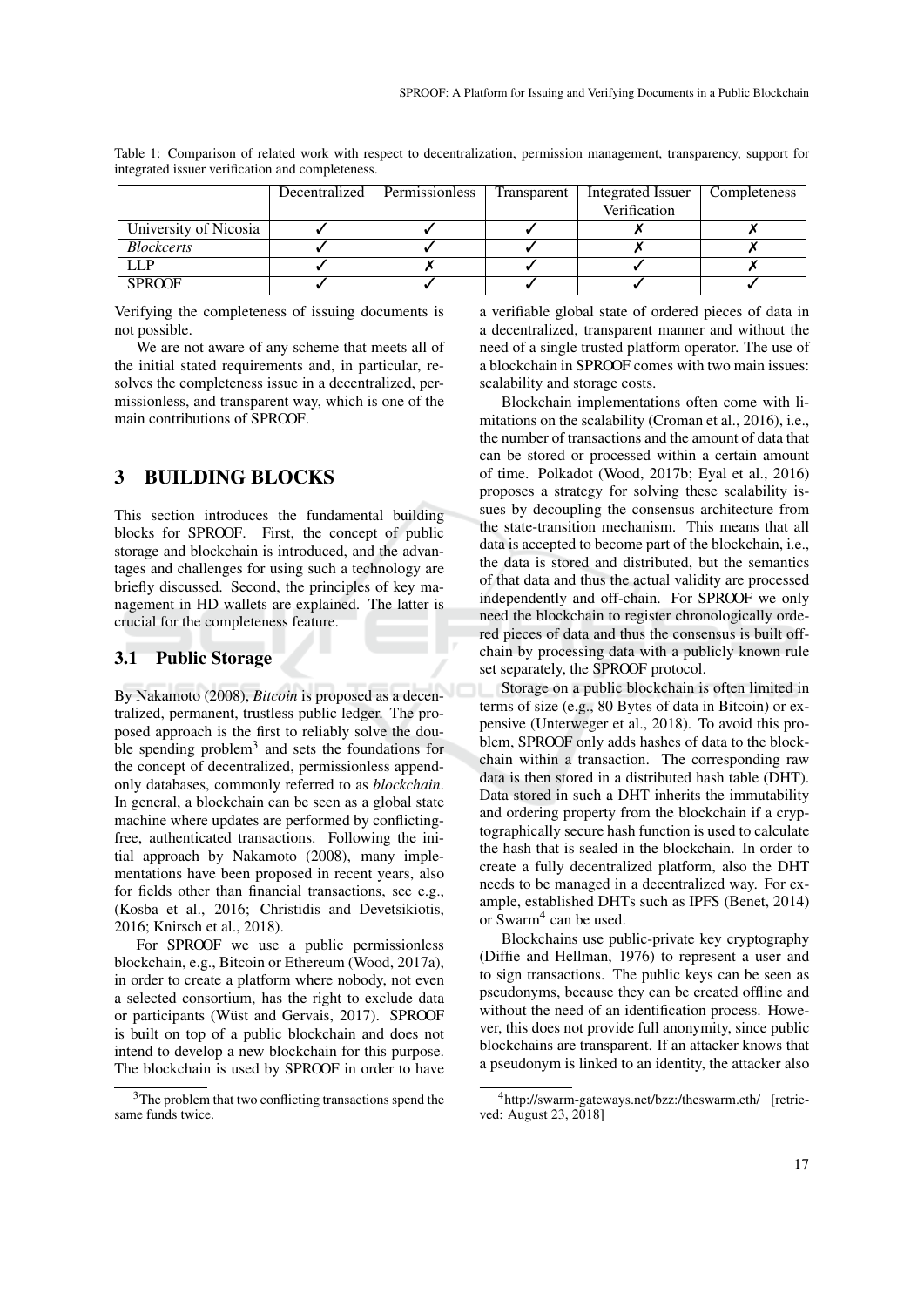has the possibility to see all transactions which have been recorded in the blockchain since the beginning and are linked to that pseudonym (Reid and Harrigan, 2013). A solution to this traceability problem is to generate a new key pair for each transaction, hence to use an address only once. One method to generate keys out of a single seed is explained in the next section.

### 3.2 Key Management

In most blockchains, users are represented by a unique ID derived from a public-private key pair using the Elliptic Curve Digital Signature Algorithm (ECDSA) (Johnson et al., 2001). In order to solve the traceability problem, a new key pair for each transaction is created. A key derivation function (KDF) is therefore used to derive one or more private keys from a single password<sup>5</sup>, master key or a pseudo random number, a so-called *seed S*. In the following, a method to deterministically derive hierarchically structured pseudorandom public-private child keys  $(Q_1, d_1), (Q_2, d_2), \ldots, (Q_n, d_n)$  out of a single master key pair  $(\hat{Q}, \hat{d})$ , is explained and illustrated in Figure 1. Each child key can be used as a new master key, hence it is possible to build an infinite hierarchical tree. This concept is called a hierarchical deterministic (HD) wallet.



Figure 1: Representation of a HD wallet, where child key pairs  $(Q_1, d_1)$ ,..., $(Q_n, d_n)$  are derived from a parent key  $(\hat{Q}, \hat{d})$  and a seed *S*.

The ECDSA is based on (the assumed hardness of) the elliptic curve discrete logarithm problem (ECDLP), which is denoted as follows:  $E(K)$  denotes an elliptic curve over a field *K*. A generator of the elliptic curve is referred to as  $P \in E(K)$  with an order *p*. These parameters are publicly known. With the private key  $d \in K$  it is easy to calculate the public key  $Q \in E(K)$ , which is a point on the elliptic curve, using the formula  $Q = dP$ . Recovering *d* by only using *Q* and *P* constitutes breaking one instance of the ECDLP. Although there exists no formal proof, the ECDLP is commonly assumed to be hard to invert if the underlying elliptic curve is properly chosen (Johnson et al., 2001).

The KDF of an HD wallet uses a cryptographically secure hash function  $\mathcal{H}(\cdot)$  which maps an index *i* and a public key  $Q \in E(K)$  to an element of *K*. The index is the number for the child key pairs  $(Q_i, d_i)$ , which is calculated as follows:

$$
d_i = \hat{d} + \mathcal{H}(i, \hat{Q}) \quad (\text{mod } p) \quad (1)
$$

$$
Q_i = d_i P \tag{2}
$$

One of the main properties of HD wallets is that each child public key  $Q_i$  can be calculated without using (and needing to know) a private key, by  $\hat{Q}$  +  $H(i, \hat{Q})P$ . This is called *master public key property*.

A known vulnerability of HD wallets, however, is that it is possible to calculate the master private key  $\hat{d}$  with the knowledge of the master public key  $\hat{Q}$  and an arbitrary child private key  $d_i$ , by using the derived formula  $\hat{d} = d_i - \mathcal{H}(i, \hat{Q})$  (mod *p*). This vulnerability can be bypassed by allowing so-called hardened child keys, where also the public keys are derived from the master private key, instead of the master public key. Such keys lose the master public key property. Another approach for HD wallets that tolerates key leakage is presented by Gutoski and Stebila (2018).

In SPROOF, HD wallets are used to derive key pairs out of a single seed to generate pseudonyms, which are then used for receiving documents. The use of multiple pseudonyms allows to release only a selected subset of documents to a verifier.

# 4 SPROOF

CHNO

In this section, we describe SPROOF, a decentralized, permissionless, integrity-protected and transparent platform for granting, storing and verifying digital documents. There are three basic roles in the upkeep of SPROOF: issuer, receiver and verifier.

For the communication between the users representing these roles, two distinct channels are needed: a public and a private one. The public channel is used for publicly available data that is stored on a blockchain, i.e., the issuing of a document. The private channel is needed to transfer non-publicly available and direct personal or sensitive information required for issuing and verifying documents.

Any information sent over the public channel is denoted as an *event*. Events are the only way to add information to the publicly available data set of SPROOF. Events are signed by the issuer and are sealed and integrity protected with the help of the blockchain and a DHT.

In the following, we first describe the processes to create an issuer, then ways to trust an unknown issuer, the generation of a privacy-friendly representation for receivers and finally, necessary steps to verify a document.

<sup>5</sup>Deriving a key from a password is not recommended (Vasek et al., 2016).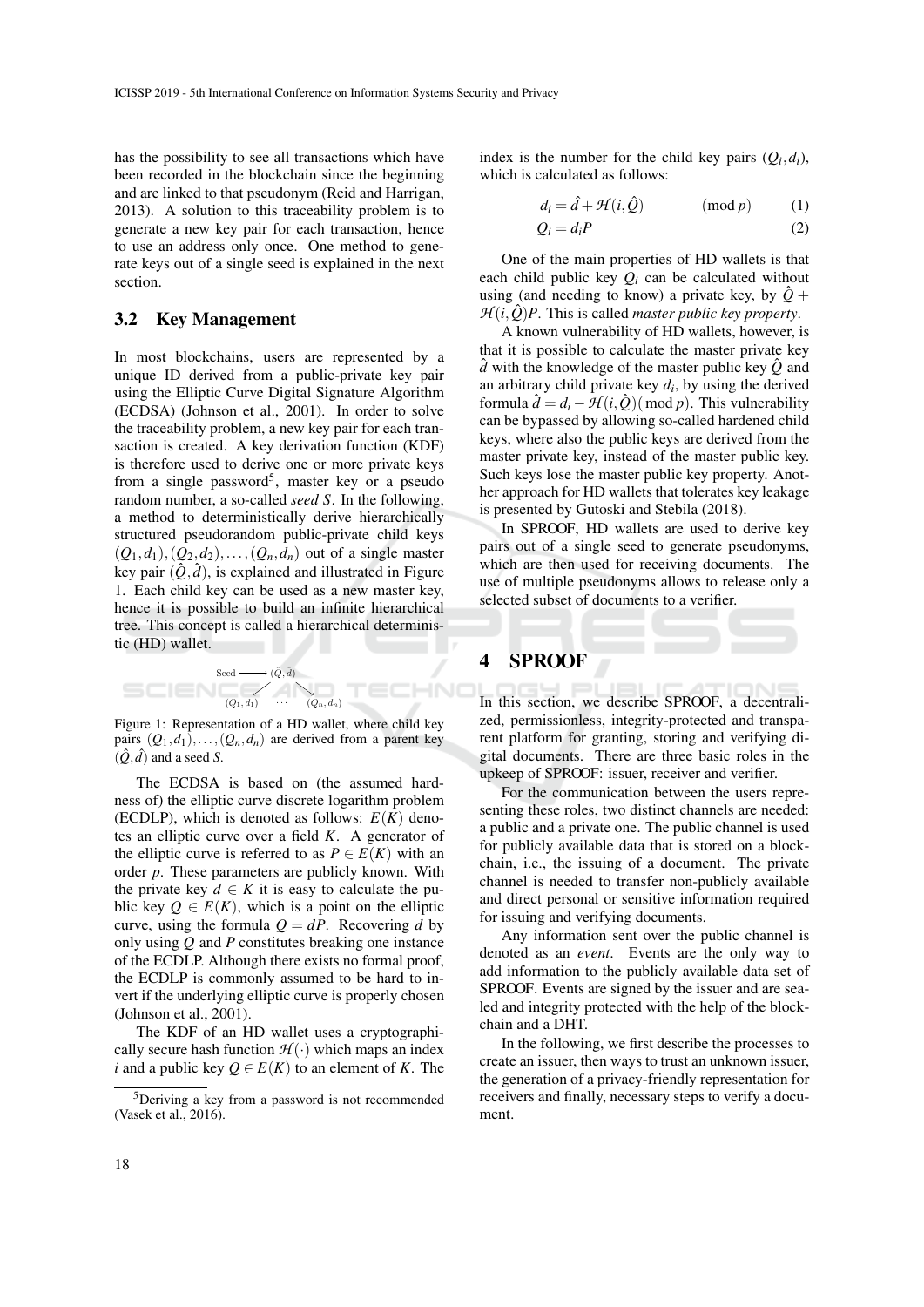### 4.1 Issuer

The role of an issuer represents any organization or person who wants to grant documents, e.g., a university. Issuers need to be publicly known, trustworthy and verifiable.

In order to create a new account, an issuer establishes a public-private key pair. The public key is the representation of the issuers public profile  $P_P$  in SPROOF and the private key is needed to sign events triggered by the issuer. The key pair itself provides no information about the organization or person behind and is thus pseudonymous. However, issuers need to be identifiable and therefore *P<sup>P</sup>* needs to be linked to the issuers organization. This can be done by adding a new E<sub>Identity Claim</sub> event. This event includes all necessary data to address the issuer, e.g., the name of the company or organization. Since the platform is permissionless and decentralized there are no restrictions for generating such identity claims and there is no single trusted third party to verify the correctness of the provided claims. To increase the trustworthiness of an issuer, additional E<sub>Identity Evidence</sub> events can be provided. These events, also created by the issuer, provide additional evidence by connecting the SPROOF account with already established central trusted platforms, e.g., social media accounts or known public key infrastructures. To link a social media account, the issuer needs to add an E<sub>Identity Evidence</sub> event including a reference to a publicly accessible message, e.g., a post in an online social network, which contains *PP*. To link an X.509 certificate, the issuer needs to add an E<sub>Identity Evidence</sub> event including the certificate and a signature over *P<sup>P</sup>* created by the confirmed private key of the X.509 certificate. Note that this process is possible for all types of PKI certificates. This allows to connect several, already established central trusted infrastructures, to *PP*. There is no limitation in the number of E<sub>Identity Evidence</sub> events, hence an issuer can add multiple E<sub>Identity Evidence</sub> events to strengthen its *PP*.

While the methods to increase trustworthiness of an issuer described above are based on central trusted authorities, this is used as bootstrapping to build a decentralized confirmation network which borrows concepts from the WoT (Caronni, 2000). In a WoT others must be able to confirm the identity of the issuer, by sending a E<sub>Confirm</sub> event. The purpose of a confirmation is that the sender verifies the receivers identity claim. Confirmations are linked to the identity claim that was added last. This is to rule out the possibility of an issuer to maliciously rename itself after collecting some confirmations. Before an issuer

confirms another issuer it needs to verify *P<sup>P</sup>* and the provided identity claim.

This can be done based on the identity evidence events or also outside SPROOF, e.g., during a personal meeting. This means that – in return – an issuer may lose its reputation if it confirms a fake issuer. A confirm event contains a boolean value, either a positive or negative trust indicator and arguments to justify the decision. Confirmations can thus be used to create networks of issuers. Given such a network, newly added issuers can quickly gain reputation by a confirmation from a well-known and established issuer. As an example, consider a network of universities. While a newly established university sets up relationships with well-established institutions for research and teaching collaborations it can – in the same way – gain confirmations in SPROOF after a while. Once one or more major institution confirmed the integrity of the new university, this sets up a WoT.

### 4.2 Receiver

A receiver of a document is, analogously to an issuer, represented with a public key. This public key is used together with the corresponding private key to prove the ownership of a document to a verifier. Reusing the same pseudonym for all documents that a receiver gets would lead to the receiver being only able to share all documents ever received at once to a verifier, which would not be privacy-friendly and also impractical for the receiver. Once a third-party knows the pseudonym, it would be able to view all documents issued in the past and also all future ones. To avoid this traceability problem, fresh pseudonyms can be created for each document exploiting the previously presented properties of HD wallets. Note that only leaves of the pseudonym tree should be used for receiving a document. By doing so, the privacy is preserved by the fact that it is practically impossible to invert a cryptographically secure hash function. Therefore, it is not possible to calculate parent pseudonyms by knowing the corresponding child pseudonyms.

As shown before, the public-private key pairs are deterministically generated out of the random seed *S* using a HD wallet *KM*, as described in Section 3.2. This seed is the main secret and is needed for recovering all derived pseudonyms.

Using  $K_M$ , the receiver is able to generate child pseudonyms  $P_{I_1}, \ldots, P_{I_n}$ . Each of those pseudonyms can be used as a new master key for further subpseudonyms for a specific issuer. A pseudonym is shared with an issuer using the private channel. From this pseudonym, the issuer is able to generate further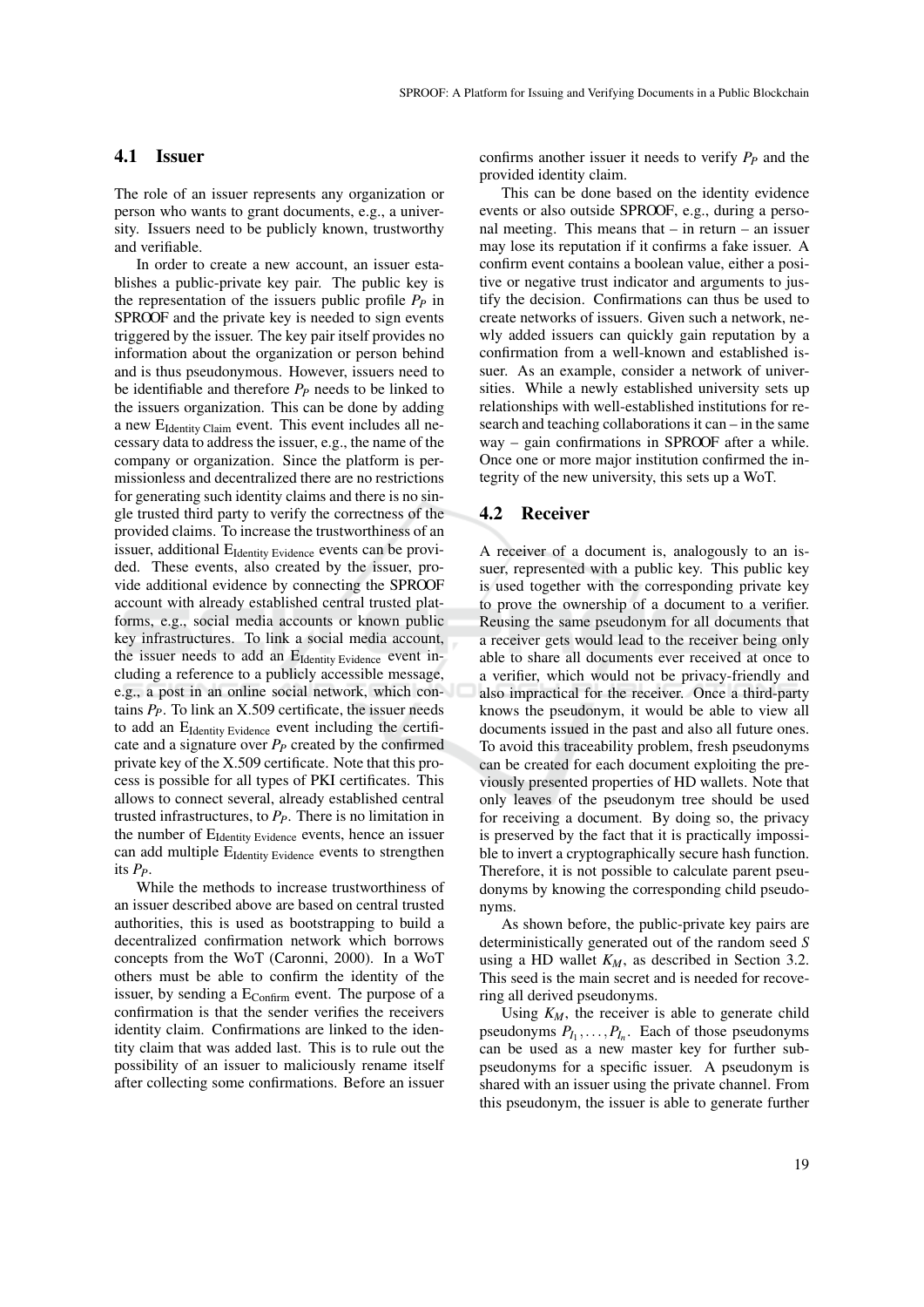sub-pseudonyms by using the master public key property of HD wallets. Note that this can be done without revealing any information about the corresponding private keys.

The ability to derive sub-keys enables further features, e.g., if an issuer wants to link a document which has dependencies to other already issued ones. This can be the case for a series of educational certificates that build on each other, e.g., required courses for getting a bachelor's degree. Given a parent pseudonym, all descendants are verifiably connected to this parent. If, for instance, pseudonym  $P_{G_1}$ , see Figure 2, represents a Bachelor's diploma, all sub-pseudonyms including  $P_{D_1}, \ldots, P_{D_n}$ , which may represent particular courses, are permanently and publicly linked to the Bachelor's diploma. We call this property *forced completeness*, since it can be enforced by the issuer and cannot be hidden. Note that a receiver can still share documents  $P_{D_1}, \ldots, P_{D_n}$  separately and independently and without revealing the parent pseudonym and thus the corresponding document. If a receiver shares more than one pseudonym that are used for documents issued by the same issuer, which can be avoided by sharing a pseudonym on a higher level of the pseudonym tree, the verifier can conclude that the receiver shows an incomplete information. This is, to the best of our knowledge, a feature that is unique to SPROOF.

The concept of completeness is shown in Figure 2, where the privacy and completeness property are indicated by arrows. Privacy is provided bottom-up, whereas completeness is achieved top-down.



Figure 2: Pseudonym tree with derived keys and documents in the leaves. Completeness is achieved by a unique, easily verifiable path from the top to the bottom and privacy is achieved by the impossibility to retrieve parent keys from a given leaf key.

Note that the pseudonym itself contains no information about the real identity of the receiver, e.g. the name of the person. However, a mean of linking a document to the real identity of the receiver needs to be established. Otherwise, receivers may collaborate and share documents among each other by sharing private keys of their pseudonyms.

To link a document to the real identity of a receiver, the receiver has to create a file including identification data, denoted as *IDR*. The data contained in this file must be enough for the issuer – and all possible verifiers – to determine the real identity of the receiver.

One approach to create  $ID_R$  is to copy the information printed on an ID-Document, i.e., name, date of birth, etc., or by use of any other trusted third party. Another way is to use a machine readable code of an ID-Document, an image of a passport, or a fingerprint. To protect the privacy of the receiver, only the hash reference of  $ID_R$  is added to the document. Given the cryptographic hash reference of some data, it is practically impossible to reconstruct the original data. However, cryptographic hash functions are deterministic, hence an attacker who holds a copy of, knows or guesses the identification data of the receiver is able to calculate the hash value and thus disclose information about the receiver. To avoid this vulnerability, a salt is added to *IDR*, to obfuscate the hash reference (Gauravaram, 2012). If we use the same salt value for all hash calculations, the traceability problem arises again because of the resulting hash value being the same for all documents. Therefore, different salt values need to be generated for each document. To reduce the risk of losing the salt values a hierarchical deterministic generation function is used. The seed to generate the master salt  $S_M$  is  $S||suffix$  where *suffix* is a publicly known fixed phrase,  $\parallel$  denotes a concatenation and *S* is the same seed as used for the generation of  $K_M$ . The salt value for a specific child pseudonym in the pseudonym tree is recursively calculated by hashing the parent salt concatenated with the child's index.

Note that the salt value can be seen as a secret needed for disclosing the identification data on a (otherwise publicly visible) document. This value should not be publicly available, since otherwise a verifier or adversary is able to detect all documents by knowing *IDR*.

### 4.3 Document

In this section the processes to create and add a document to SPROOF is described in abstract form and an exemplary list of fields for a document and the necessary steps to grant and revoke documents are presented. Generally, in SPROOF a document is a digital file where the public key of the issuer and the pseudonym of the receiver, including a salted hash of the identification data, is publicly known.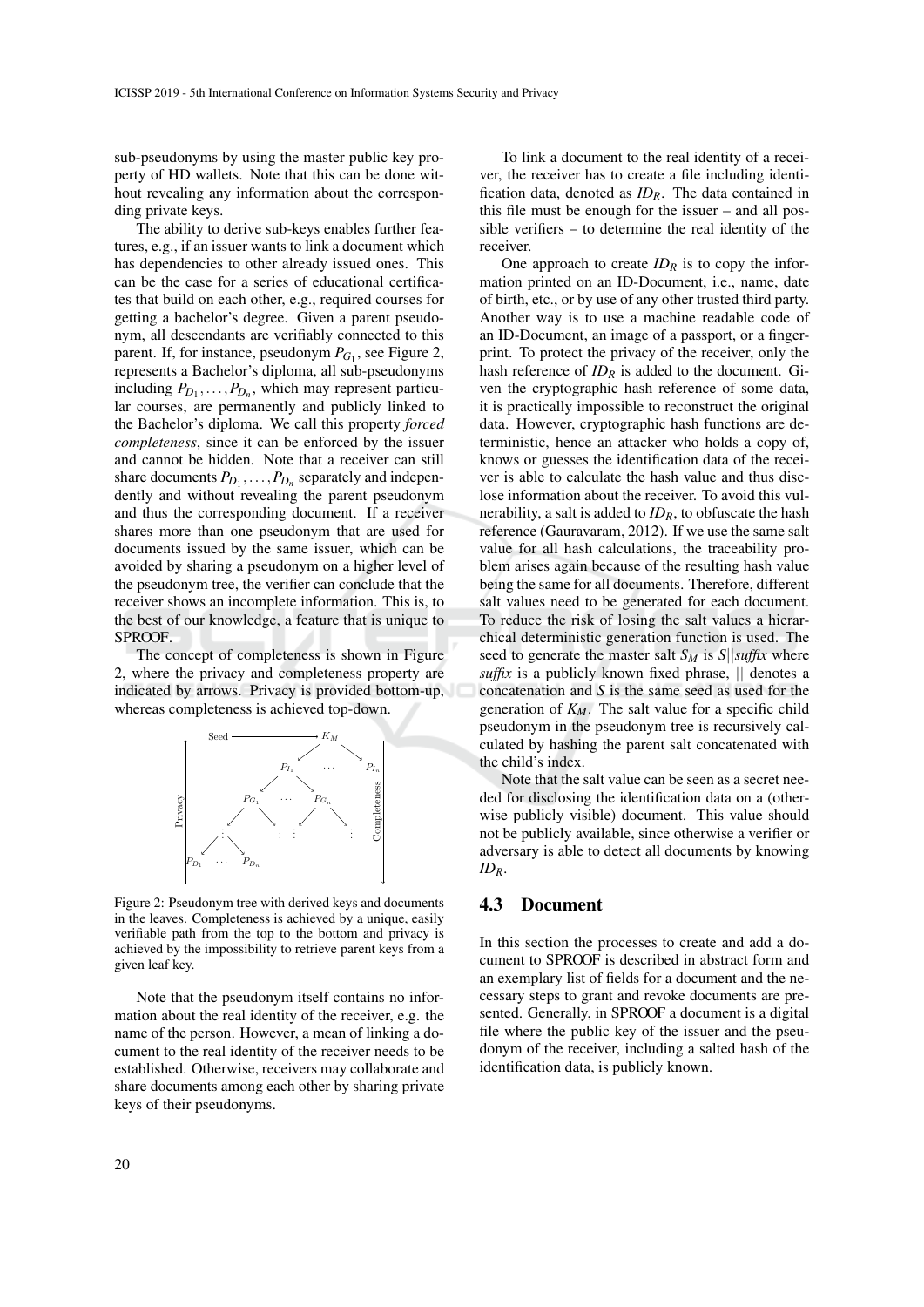### 4.3.1 Format

A document consists of an issuer and a receiver, which are always publicly known. The other fields like title, description, evaluation, expiry dates, etc. can either be public or private. For the private fields of the document the issuer just adds a salted hash reference of the private information. Salt values are freshly generated, like that one used for the identification data. The corresponding raw data is then in the hands of the issuer and the receiver only. To allow the verifier to validate the private part of the document, the receiver needs to share the corresponding raw data with the verifier over a private channel. This allows the verifier to recalculate and compare the hash to the one in the document. Also, hybrid methods are possible where, e.g., the title and the description is public, but the grade is hidden in the private part.

#### 4.3.2 Grant Documents

In order to add a document to SPROOF, the receiver has to register at an issuing institution. For this purpose, the receiver chooses a master pseudonym *P<sup>I</sup>* , which has not already been used by another issuer and which represents a new leaf in the pseudonym tree. The receiver then needs to transmit the identification document  $ID_R$ ,  $P_I$ , and the corresponding master salt *SALT<sub>I</sub>* for the pseudonym  $P_I$  over a private channel to the issuer. The issuer has to verify if *ID<sup>R</sup>* matches to the real identity of the receiver and check if  $P_I$  is not already used as receiver for a document. Once this process is completed, the receiver is registered at an issuer. Furthermore, the receiver permits the issuer, by sharing its pseudonym, to derive new sub-pseudonyms and the corresponding salted hash value of  $ID_R$  to grant documents. With this approach the issuer is able to decide the ordering and structuring of its issued documents by deriving new sub-pseudonyms out of the shared master pseudonym. The completeness feature can thus be enforced at the time of granting documents. A verifier can later check the set of all documents granted to a given pseudonym and all derived sub-pseudonyms. The verifier can thus be sure that no document were hidden by the receiver. Documents are granted and stored using the EGrant Document event. This is illustrated in Figure 3.

#### 4.3.3 Revoke Documents

Documents are not always valid for an unlimited period of time. Sometimes an expiration date is sufficient, e.g., for a first aid course or a driving license. Additionally, an issuer may also decide to revoke a



Figure 3: Process for granting a document in SPROOF. The receiver registers at the issuer and passes the pseudonym which should be used for the new document. The issuer verifies the registration and grants a new document.

document, e.g., when it detects plagiarism in a graduation paper or for other reasons. Therefore, an issuer which grants a document has the possibility to revoke it at a later point in time. This is done by adding an E<sub>Revoke</sub> <sub>Document</sub> event, which only the issuing institute is allowed to do. This event includes the hash of the document, and a reason to justify the revocation. The E<sub>Revoke Document</sub> event is appended to the public storage and therefore available and transparent to all verifiers.

### 4.4 Events

Events are the only way to add information to SPROOF and they are sealed in a public blockchain. In this work, only issuers are allowed to add events. The reason is that adding an event requires a transaction on a blockchain. Adding a transaction to a blockchain usually comes at the cost of at least a fraction of cryptographic tokens. We assume that issuers are willing to buy some tokens, but receivers may not. To be considered as valid, each event needs to follow specific rules, as described in Section 4.1. Invalid events are ignored. Note that due to the decoupling of the consensus mechanism of the blockchain from the SPROOF protocol, invalid events may become part of the blockchain data, but are not considered by SPROOF users. Therefore, the publicly available data set of SPROOF is a chronologically ordered list of valid events. A blockchain node only needs to check if the blockchain transaction is valid and does not need to validate if the corresponding data represents a valid SPROOF event. This reduces the costs for a transaction to the blockchain.

Since storage space on a blockchain is often limited and expensive, only the hash reference of data is sealed into a transaction. Adding a new transaction for each event would imply that an issuer, which wants to grant *n* documents, also needs to add *n* transactions. This is inefficient and expensive. Therefore, events are combined into a chronologically ordered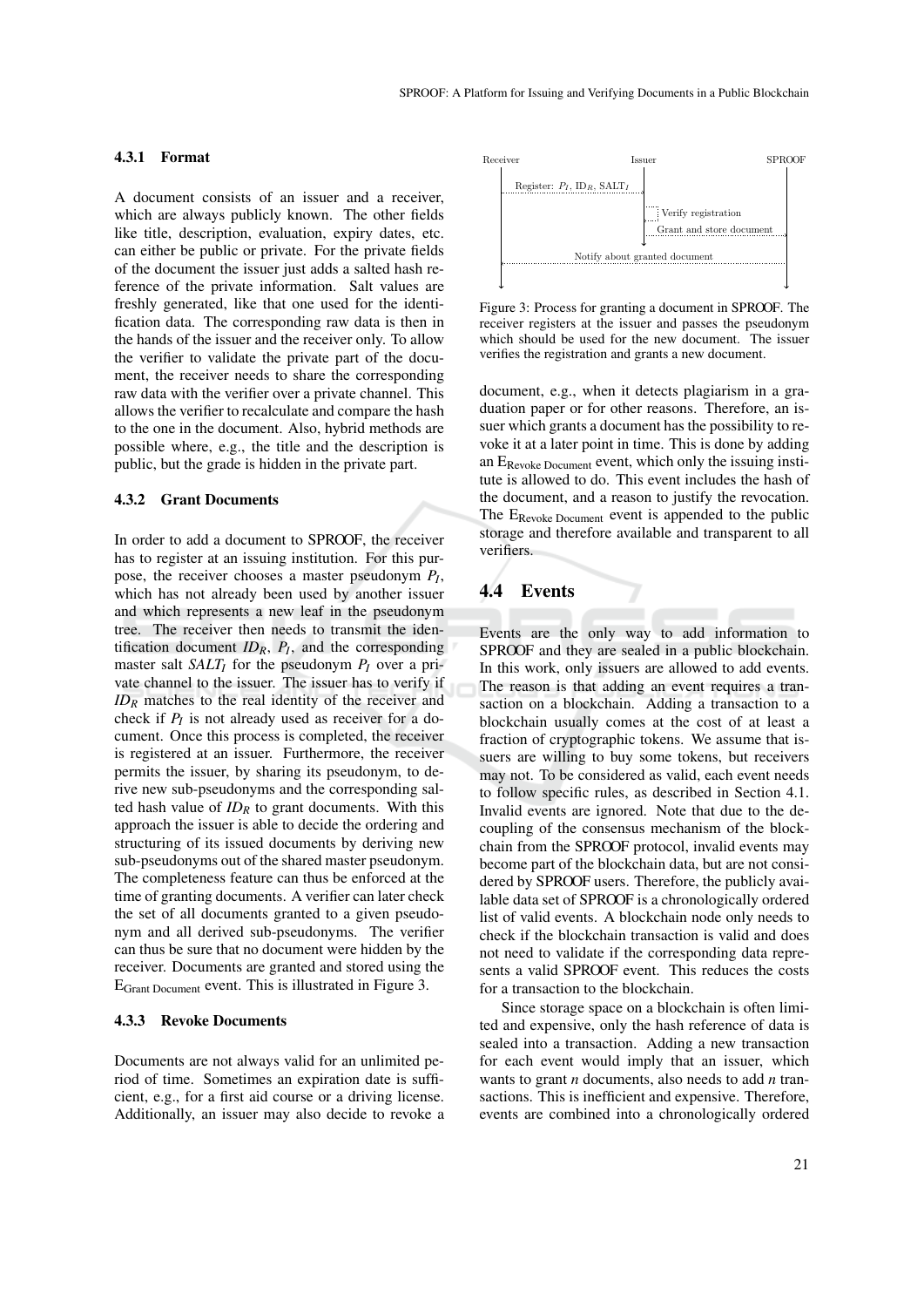list and the hash reference of this list of events is then registered into a single transaction, as illustrated in Figure 4. The issuer has to sign this transaction, including the hash reference, and add it to the blockchain as part of a transaction. Once the transaction is included and confirmed, it is traceable and authentic to the issuing institute, integrity-protected and publicly readable.



Figure 4: For adding events to SPROOF, one or more events are collected and written to a DHT. The hash reference of that DHT entry is then sealed in the blockchain and thus publicly visible to all participants.

At this point, only the hash reference of events is sealed in the blockchain. The corresponding raw data is stored in a DHT, where the sealed hash value is used to address the raw data. The issuer has to ensure that the raw data is available and complete. A registration of events in the blockchain that does not provide the raw data is transparent visible to all verifiers and would therefore damage the reputation of the issuer. A transaction that is considered for the SPROOF data set is always sent to the publicly known SPROOF blockchain address. Therefore, for validation purposes, a verifier only needs to consider transactions sent to this address.

### 4.5 Verification

Transactions in SPROOF can be validated by practically anyone in the world. For this purpose, a verifier needs to iterate over all transactions in the blockchain that are sent to the SPROOF address. The verifier then downloads the corresponding raw data from the DHT. After that, the verifier is able to execute each event of the SPROOF protocol and check if it is valid and should be added to a local database. The database represents the precalculated global unique state of SPROOF. Note that this includes also revocation events for documents. Additionally, this database can then be used to view and validate documents and to authenticate issuers and receivers. This clientside validation process can be done programmatically on a trusted computer that is controlled by the verifier. Since hashes can be assumed to be collision free (Damgård, 1988), the data stored in the DHT is immutable. Changing the raw data would results in a

different hash reference, not matching the one sealed in the public blockchain.

#### 4.5.1 Receiver

The verifier can validate a receiver by two different approaches. In both approaches, the receiver has to share a pseudonym  $P_x$  with the verifier. Using  $P_x$ , the verifier is able to find all documents that are granted to  $P_x$  or any descendants of  $P_x$ . In the first approach the receiver remains anonymous, whereas in the other the receiver has to disclose  $ID_R$ . Both approaches are described below.

For the anonymous approach, the verifier has to be convinced by the receiver to be in possession of the private key of a pseudonym  $P_x$ . For this purpose, the receiver creates a verification document, which includes the following fields (*Verifier Name*, *Blockhash*,  $P<sub>x</sub>$ ) and is signed using the private key that belongs to  $P_x$ . This document is shared with the verifier via a private channel. The verifier is now able to check if the provided signature matches to  $P_x$  and has to check if the signed *Verifier Name* is correct. The *Blockhash* acts as a decentralized timestamp to detect outdated signatures. This needs to be done in order to reduce the risk of an attacker for reusing the verification document. With this information the verifier can conclude that the receiver knows the private key of  $P_x$ , that all documents granted to any derivation path of  $P<sub>x</sub>$  belong to the receiver and furthermore the verifier knows the minimum age of the signature by comparing the *Blockhash*. Considering that receivers may cooperate and share pseudonyms, it is not always enough to verify a receiver without identification. For the approach where the receiver discloses the used identification data, the receiver shares *IDR*, *SALT<sub>x</sub>* and  $P_x$  with the verifier. With *SALT<sub>x</sub>* and *ID<sub>R</sub>* the verifier is able to calculate and validate the obfuscated hash values of the identification data for all documents granted to  $P<sub>x</sub>$ . Finally, the verifier needs to crosscheck *ID<sup>R</sup>* with an official ID-Document to see if it matches to the real identity of the receiver.

#### 4.5.2 Issuer

To decide if an issuer is trustworthy, a verifier can check the publicly available E<sub>Identity Evidence</sub> events and decide whether the provided information is sufficient to trust an issuer *PP*. Additionally, the linked X.509 certificates can be verified. In case that the EIdentity Evidence events are insufficient, another way is to use the confirmation network to find a path from a known trustworthy party to the issuer.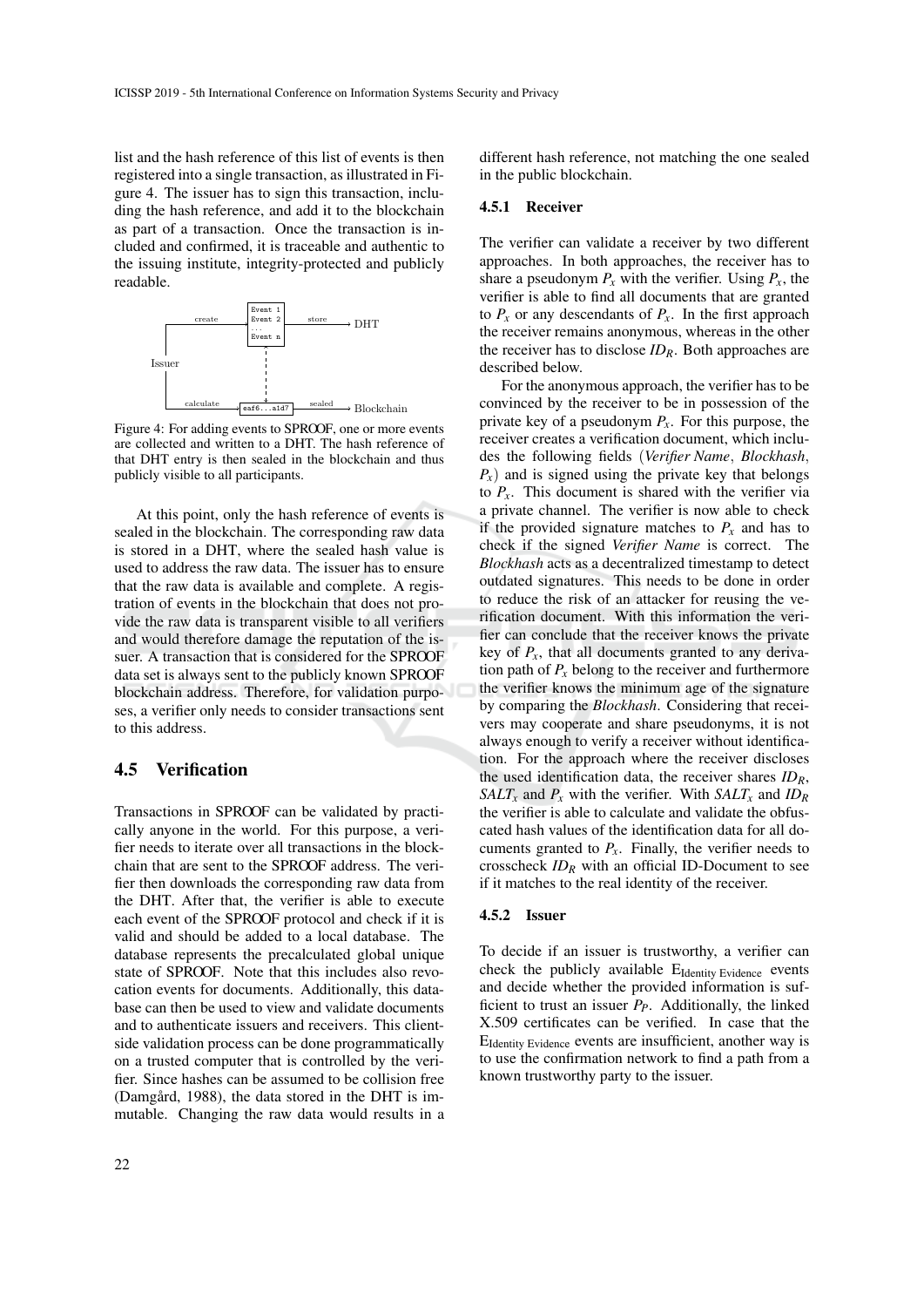### 4.6 Combine Issuer and Receiver

In Section 4.1, the process for issuers to create a public profile is described. This process is not limited to issuers, but also allows receivers to create a public account where the receiver has the possibility to disclose privately received documents and attach them to their public profiles. With the use of HD wallets it is possible to generate, out of a single seed *S*, multiple hierarchically structured public-private key pairs. The first child can be used as the representation for issuers to grant documents and by receivers to publish documents. The second child can be used as the master key for possible pseudonyms, which is illustrated in Figure 5.



Figure 5: A SPROOF account can be split into a public and a private part. While the public part is used for granting and receiving documents, whereas the private part is used as a master key for new pseudonyms.

To publish a privately received documents to a public profile two signatures are needed. One from the receivers pseudonym and one from the public account. The second signature is implicitly provided by adding the transaction to the blockchain. This is done by triggering an E<sub>Link Document</sub> event. HNC

## 4.7 Summary

In this section, the processes for generating issuers, receivers and processes for granting and revoking documents were presented. The platform is permissionless and therefore provides, for issuers, a decentralized way to add identity claims for bootstrapping accounts. Necessary data to verify the issuer and the document is publicly available without any read restrictions. A privacy-friendly way to generate pseudonyms and link identification data of a receiver to a publicly accessible document has been shown. The generation of pseudonyms enables the platform to fulfill the completeness property. Combining events allows to add data to the blockchain in a scalable way.

# 5 EVALUATION

In this section the SPROOF protocol is evaluated with respect to maliciously acting issuers, receivers and verifiers. Additionally, general attacks to the SPROOF platform are considered.

A malicious issuer may create a fake profile. Therefore the fake issuer sets up a E<sub>Identity Claim</sub> event and adds numerous E<sub>Identity Evidence</sub> events to strengthen its fake profile. By consistently creating fake social media accounts, a fake website, etc. this makes it hard to identity a true issuer from a fake one. However the core idea of the WoT is that multiple established and trusted issuers confirm the identity of new issuers. A verifier of a document, attempting to validate the identity of the issuer, can identify such fakes, by starting at one or more known trusted issuers and following the paths to the fake issuer. In case there exist no paths or a majority of negatively rated confirmations only, these are strong indications that the document has been created by a fake issuer. Additionally, a verifier can validate the X.509 certificates linked to the issuer. In case that these X.509 certificates are invalid, linked to non-official websites or not available, this are also strong indicators of a fake issuer. Issuers may revoke documents with a malicious intent and without justification, or publicly release identification data of documents it has previously issued. While this is a general problem, it would only affect the specific documents from this issuer and not the receivers' whole accounts.

A malicious receiver may attempt to collaborate with other receivers to share pseudonyms and thus collecting documents that were issued to another receiver. However, this is prevented by adding identification data to documents, which uniquely identifies a specific receiver, e.g., a fingerprint. Note that this data is not publicly stored in the blockchain, but only the hash reference is linked to a document in order to protect privacy. In case the receiver wants to remain anonymous at the time of verification such an attack is feasible, however it is up to the verifier to allow an anonymous verification at the risk of shared pseudonyms.

A malicious verifier may reuse or publish received documents and the corresponding identification data. In the process of sharing a document to a verifier the *Verifier Name* and the *Blockhash* are contained and signed by the receiver. Reusing a document is practically impossible since this would require to change the *Verifier Name* and the *Blockhash* within the signed data. While publishing received documents cannot be prevented in SPROOF it would only affect the specific documents shared with this malicious verifier.

Malicious attackers may add a huge amount of valid or invalid events at once or seal a hash reference where the raw data stored in the DHT is not available or significantly large. However, adding a transaction to the blockchain is only possible with a signature which is linked to a public key. Adding invalid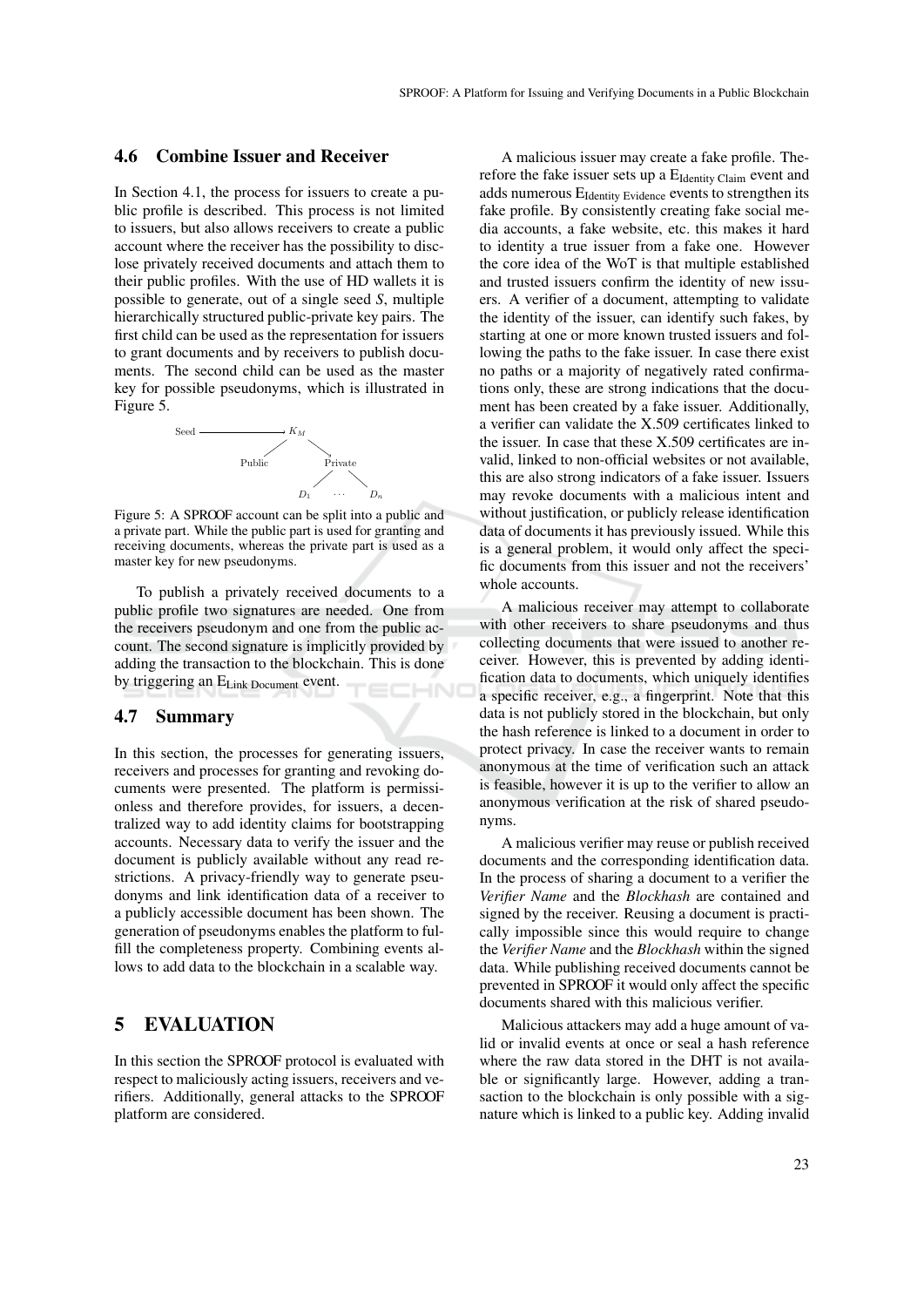events or hash references where the raw data is not available will downgrade the reputation of an issuer. A timeout for reading data from the DHT and a limit for the number of events which are allowed to be sealed within one transaction can be used to protect the platform from such attacks.

# 6 CONCLUSION

In this paper, a platform for managing digital documents has been presented. The paper proposes the architectural building blocks and a protocol for issuing, receiving and verifying digital documents. A blockchain is used to seal hashes of data stored in a Distributed Hash Table and a Hierarchical Deterministic Wallet is employed for key management. This allows for features such as completeness, i.e., the ability to prevent receivers from hiding certain documents. The platform additionally sets up a Web of Trust of issuers and thus provides integrated issuer verification. In summary, the management of documents is fully decentralized, permissionless and transparent. Future work will focus on evaluation of the prototypical implementation and explore the abilities of the proposed scheme for other fields of application. Attributebased identification for receivers will be integrated by extending the SPROOF protocol.

# ACKNOWLEDGMENTS

The overall support of Rainer Böhme from the University of Innsbruck as the supervisor of (Brunner, 2017) and especially the initial idea of using HD wallets to build pseudonym trees to enable the completeness feature is gratefully acknowledged. The authors also like to acknowledge Michael Fröwis and Pascal Schöttle for discussions about this topic. The financial support by the Federal State of Salzburg is gratefully acknowledged. Funding by the Austrian Research Promotion Agency (FFG) under project number 865082 (ProChain) is gratefully acknowledged.

# **REFERENCES**

- Benet, J. (2014). IPFS Content Addressed, Versioned, P2P File System (DRAFT 3). Technical report, IPFS.
- Brunner, C. (2017). *Eduthereum: A System for Storing Educational Certificates in a Public Blockchain*. Master's thesis, Universität Innsbruck.
- Caronni, G. (2000). Walking the Web of Trust. In *9th International Workshops on Enabling Technologies:*

*Infrastructure for Collaborative Enterprises (WET ICE 2000)*, pages 153–158, Gaithersburg, MD, USA. IEEE.

- Christidis, K. and Devetsikiotis, M. (2016). Blockchains and Smart Contracts for the Internet of Things. *IEEE Access*, 4:2292–2303.
- Croman, K., Decker, C., Eyal, I., Gencer, A. E., Juels, A., Kosba, A., Miller, A., Saxena, P., Shi, E., Gün Sirer, E., Song, D., and Wattenhofer, R. (2016). On Scaling Decentralized Blockchains. In *International Conference on Financial Cryptography and Data Security*, pages 106–125, Christ Church, Barbados. Springer.
- Damgård, I. B. (1988). Collision Free Hash Functions and Public Key Signature Schemes. *Advances in Cryptology — EUROCRYPT' 87*, pages 203–216.
- Diffie, W. and Hellman, M. (1976). New Directions in Cryptography. *IEEE Transactions on Information Theory*, 22(6):644–654.
- Durumeric, Z., Kasten, J., Bailey, M., and Halderman, J. A. (2013). Analysis of the HTTPS Certificate Ecosystem. In *Proceedings of the 2013 conference on Internet measurement conference (IMC '13)*, pages 291– 304, Barcelona, Spain. ACM.
- Eyal, I., Gencer, A. E., Sirer, E. G., and van Renesse, R. (2016). Bitcoin-NG: A Scalable Blockchain Protocol. In *Proceedings of the 13th Usenix Conference on Networked Systems Design and Implementation*, NSDI'16, pages 45–59, Santa Clara, CA. USENIX Association.
- Gauravaram, P. (2012). Security analysis of salt||password hashes. In *International Conference on Advanced Computer Science Applications and Technolo-*ECHNOL *gies (ACSAT)*, pages 25–30, Kuala Lumpur, Malaysia. IEEE.
	- Gräther, W., Augustin, S., Schütte, J., Kolvenbach, S., Augustin, S., Ruland, R., Augustin, S., and Wendland, F. (2018). Blockchain for Education: Lifelong Learning Passport. In *Proceedings of 1st ERCIM Blockchain Workshop 2018*, Amsterdam. European Society for Socially Embedded Technologies (EUSSET).
	- Gutoski, G. and Stebila, D. (2015). Hierarchical deterministic Bitcoin wallets that tolerate key leakage. In *19th International Conference on Financial Cryptography and Data Security (FC 2015)*, San Juan, Puerto Rico. Springer.
	- Johnson, D., Menezes, A., and Vanstone, S. (2001). The Elliptic Curve Digital Signature Algorithm (ECDSA). *International Journal of Information Security*, 1(1):36–63.
	- Knirsch, F., Unterweger, A., and Engel, D. (2018). Privacypreserving Blockchain-based Electric Vehicle Charging with Dynamic Tariff Decisions. *Journal on Computer Science - Research and Development (CSRD)*, 33(1):71–79.
	- Kosba, A., Miller, A., Shi, E., Wen, Z., and Papamanthou, C. (2016). Hawk: The Blockchain Model of Cryptography and Privacy-Preserving Smart Contracts. In *2016 IEEE Symposium on Security and Privacy (SP)*, pages 839–858, San Jose, CA, USA. IEEE.